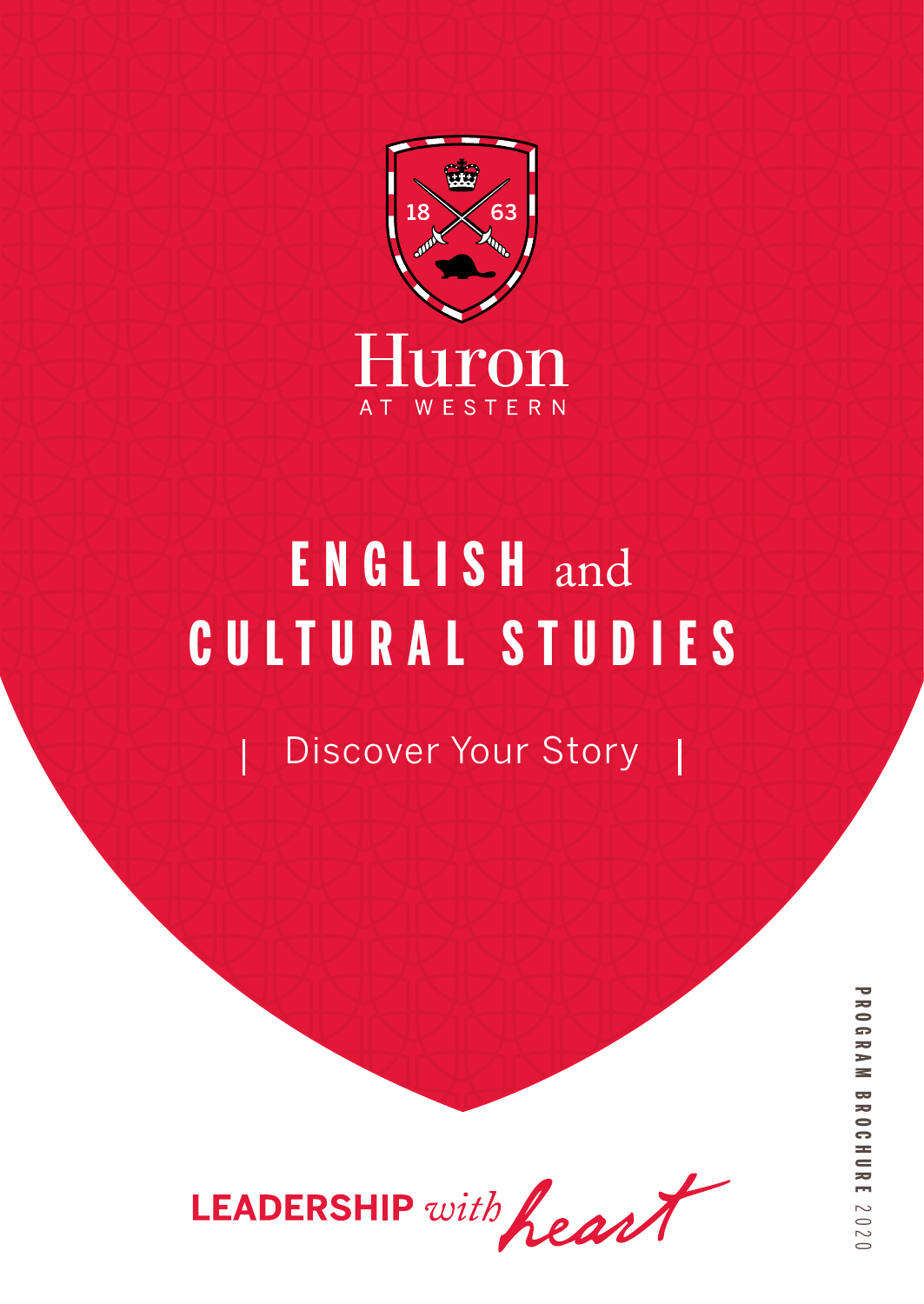### **ENGLISH** and **CULTURAL STUDIES**

## DEVELOP ALL YOUR TALENTS BE CRITICAL. BE CREATIVE. BE PERSUASIVE.

DO YOU WANT TO LEAVE A GOOD IMPRESSION ON PEOPLE? DO YOU WANT TO BE ABLE TO PERSUADE THEM TO UNDERSTAND YOUR PERSPECTIVES AND MOTIVATE ACTION?

Then you need to learn how to articulate your thoughts – regardless of whether you're speaking or writing.

The study of English and Culture delves into the importance of storytelling to human life. It will enhance your ability to empathize with diverse narratives, as well as sculpt your own in ways that influence people and promote positive change.

### THE HURON ADVANTAGE

**Huron's English & Cultural Studies courses are as diverse as they are intriguing and challenging. Choose the topics that most interest you and prepare to become immersed in a world of inward and outward reflection that will strengthen your understanding of history, culture and, most importantly, what makes us human.** 

We encourage student-driven projects that incorporate original scholarship ranging from the literary to the performative and from the popular to the historical.

With the robust grounding Huron provides in the mastery of writing, speaking, listening and comprehension, you will be able to see the big picture, be moved by the wisdom of others, influence people and inspire greatness.

### **NATALIE CROSS** | YEAR 4

**Major in English & Cultural Studies** 

*"My professors are not only experts in their fields, but they are continually willing to adapt their learning environments to better meet student needs and help us learn in ways that will meaningfully contribute to our capacity to be Leaders with Heart."*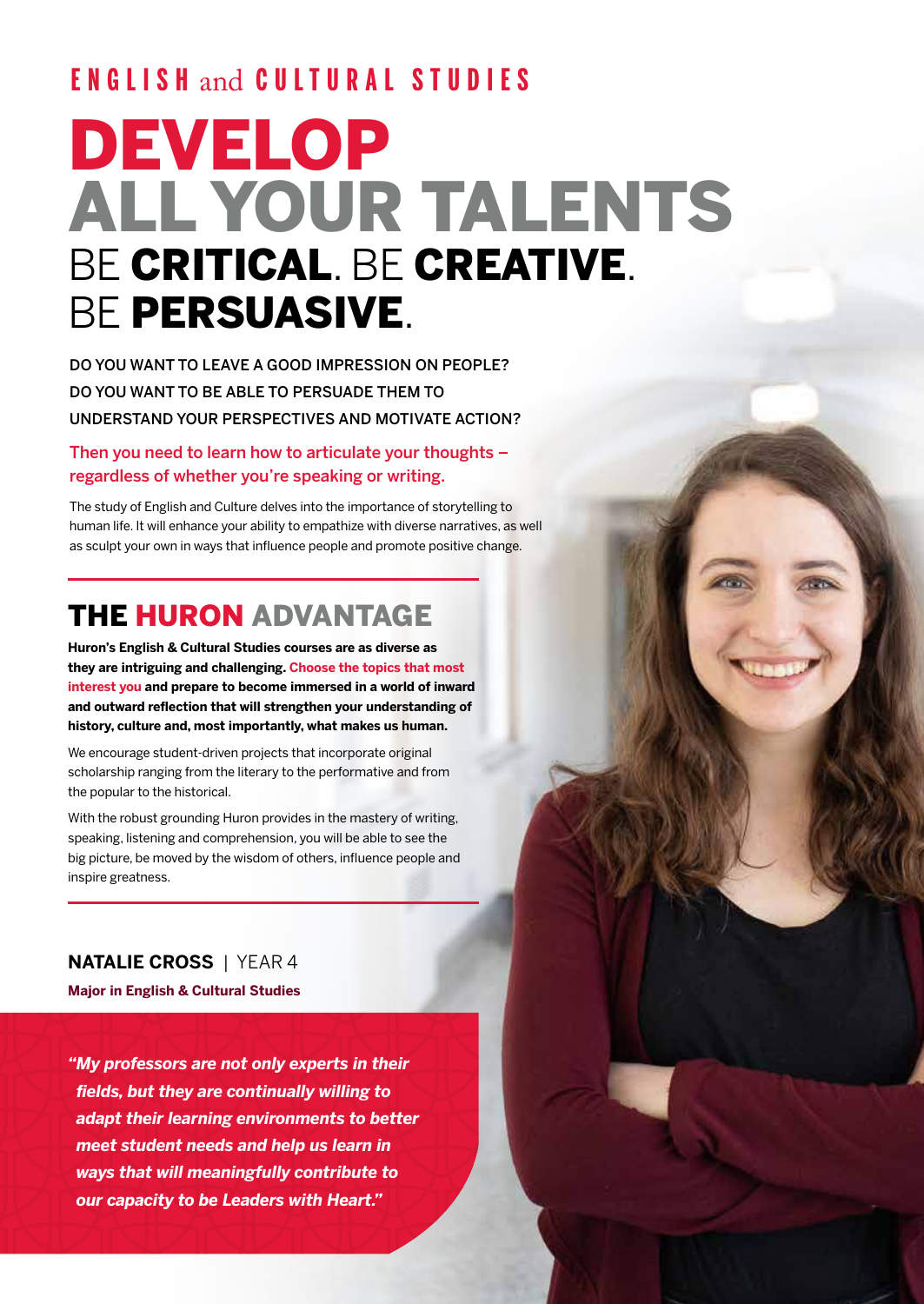### FIRST YEAR: UNLIMITED POSSIBILITIES

#### Your first year is all about exploration and discovery.

**During this time, there are minimal required courses so you can try out a wide variety of subjects and disciplines. Learn about something** 

#### NEED A MENTOR? BE A MENTOR.

**Senior students and alumni will help you plan your studies and your career. In your senior years, volunteer to mentor another student!** 



**huronatwestern.ca**/ **career-development**

| <b>Program options</b>                    | <b>Honors</b><br><b>Specialization</b> | <b>Specialization</b> | <b>Major</b> | <b>Minor</b> |
|-------------------------------------------|----------------------------------------|-----------------------|--------------|--------------|
| English &<br><b>Cultural Studies</b>      |                                        |                       |              |              |
| <b>Global Great Books</b>                 |                                        |                       |              |              |
| <b>English for Teachers</b>               |                                        |                       |              |              |
| Contemporary<br><b>English Literature</b> |                                        |                       |              |              |
| <b>History of the Book</b>                |                                        |                       |              |              |

### **completely new. Find your passion.** First-Year Courses

#### THE STORYTELLER'S ART I: AN INTRODUCTION TO NARRATIVE

Delve into the rich and diverse traditions of storytelling.

#### THE STORYTELLER'S ART II: TOPICS IN NARRATIVE

Explore a particular theme, mode or genre of storytelling.

#### LITERATURE AND CULTURAL REPRESENTATIONS

Explore how our world and lives are formed and informed by the stories we tell through the study of classic and current forms of literature.



#### SCHOLAR'S ELECTIVES: ARE YOU A HIGH-ACHIEVING, SELF-MOTIVATED STUDENT INTERESTED IN PURSUING INDEPENDENT RESEARCH? APPLY TO BE A PART OF THIS COMMUNITY OF SCHOLARS THAT FOSTERS RESEARCH SKILLS AND COLLABORATION.

**huronatwestern.ca/scholars-electives-program**

### Sample First-Year Timetable **Sample First-Year Timetable**

| <b>MONDAY</b>                                           | <b>TUESDAY</b>                                                                     | <b>WEDNESDAY</b>                                                           | <b>THURSDAY</b>                                         | <b>FRIDAY</b>                                           |
|---------------------------------------------------------|------------------------------------------------------------------------------------|----------------------------------------------------------------------------|---------------------------------------------------------|---------------------------------------------------------|
| $9:30am - 10:30am$                                      | $12:30 \text{pm} - 2:30 \text{pm}$                                                 | $11:30am - 1:30pm$                                                         | $9:30$ am - 10:30am                                     | $9:30am - 10:30am$                                      |
| French 1910<br>University French Level 1<br>1.00 credit | <b>Psychology 1100E</b><br>Method & Theory in<br>General Psychology<br>1.00 credit | English 1042E<br>Literature and Cultural<br>Representations<br>1.00 credit | French 1910<br>University French Level 1<br>1.00 credit | French 1910<br>University French Level 1<br>1.00 credit |
| $11:30am - 12:30pm$                                     | $3:30 \text{pm} - 5:30 \text{pm}$                                                  | $2:30 \text{pm} - 4:30 \text{pm}$                                          | $3:30 \text{pm} - 4:30 \text{pm}$                       |                                                         |
| English 1042E<br>Literature and Cultural                | <b>Business 1220E</b><br>Intro to Business                                         | <b>Philosophy 1250F</b><br>Right and Wrong                                 | <b>Business 1220E</b><br>Intro to Business              |                                                         |
| Representations<br>1.00 credit                          | 1.00 credit                                                                        | 0.50 credit                                                                | 1.00 credit                                             |                                                         |
| $1:30 \text{pm} - 2:30 \text{pm}$                       |                                                                                    |                                                                            |                                                         |                                                         |

**Psychology 1100E** Method & Theory in General Psychology Lab *1.00 credit*

**3:30pm – 4:30pm**

**Philosophy 1250F** Right and Wrong *0.50 credit*

Centre for Global Studies

**Western, Brescia or King's, such as:**

- **History**
- **Political Science**
- Philosophy
- French
- Asia Studies

**As a Huron student, you can combine any program with a minor, major or specialization from another Huron program or a major or minor in many of the programs offered at** 

- Psychology
- Management and Organizational Studies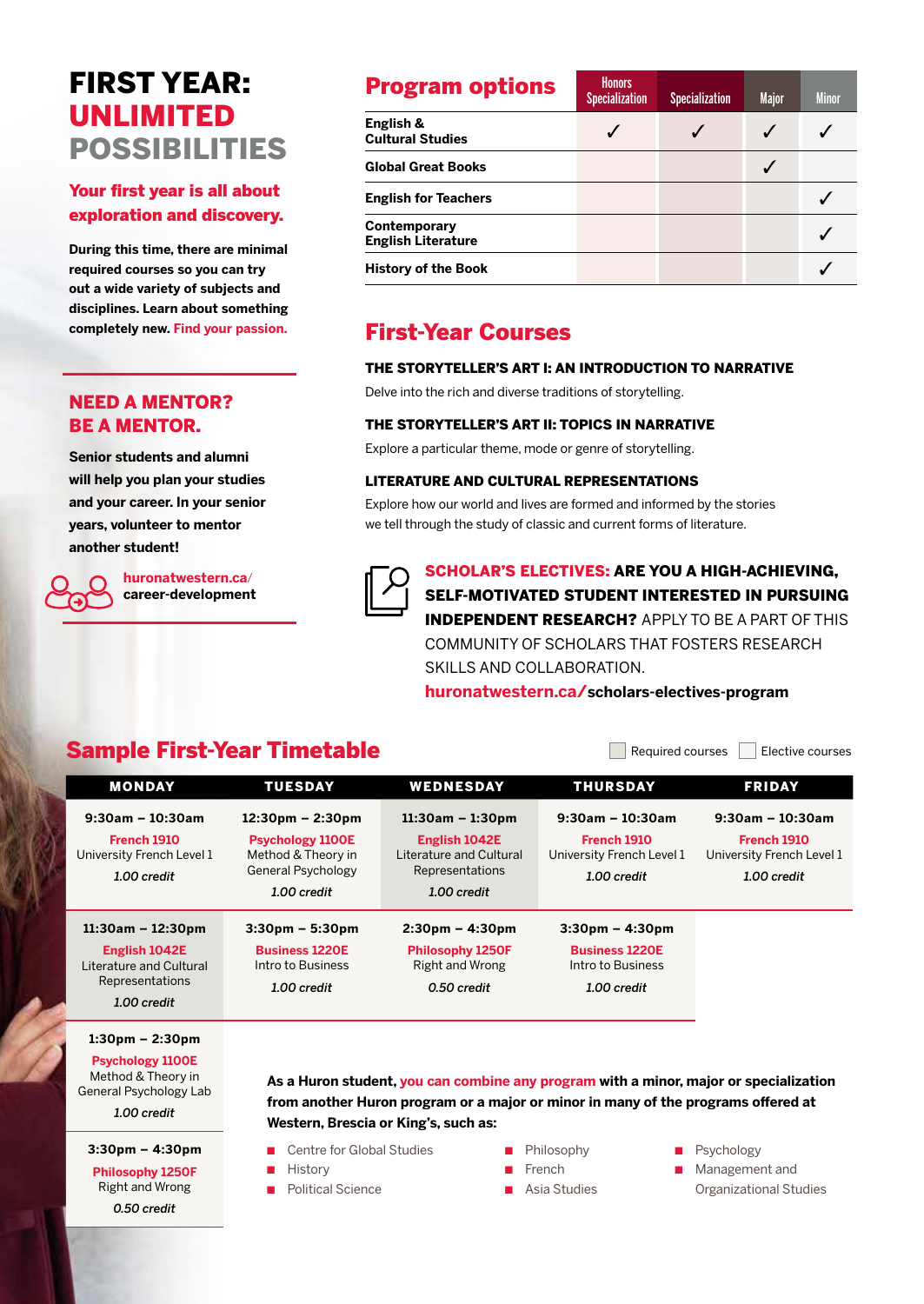

### Huron and IVEY

In collaboration with the Ivey School of Business, Huron offers five-year combined degrees, in which students earn both an Honors Business Administration (HBA) degree and an Honors Specialization Bachelor of Arts (BA) in English and Cultural Studies.

> **huronatwestern.ca/ form-centre/ivey**

*"I seek to go beyond the practice of simply offering my students some kind of knowledge. I challenge them to question what they have come to understand as knowledge."*

**TERESA HUBEL, PhD Chair, English and Cultural Studies**



### Huron and HARVARD

As the only university partner in Ontario, Huron students can earn a Credential of Readiness from Harvard's Online Business School.

#### **huronatwestern.ca/harvard-online**

 $\mathbb Z$  FACULTY RESEARCH EXPERTISE

**Huron's faculty are experienced researchers and mentors. Here are some of their areas of expertise:**

- Theatre and performance
- India's courtesans
- Working-class writing
- Aesthetics and politics of comedy
- Shakespeare's plays on page, stage, screen and stream
- Constructions of race and identity

#### **TRAVEL STUDY**



ENGLISH AND CULTURAL STUDIES STUDENTS CAN PARTICIPATE IN A WEEK-LONG TRIP TO ENGLAND TO WORK WITH RESEARCHERS AT BATH-SPA UNIVERSITY ON LITERATURE ABOUT THE LEGACIES OF SLAVERY.

*There are also a wide variety of international exchange opportunities for students in this program.*



### AFTER FIRST YEAR, You Can Study:

Literature since the Digital Turn

Heroes and Superheroes

African-American Social **Movements** 

Women's Literature

Film and Popular Culture

Indigenous Literature

Literary and Cultural Texts

Popular Culture and Film

Creative Writing

Studies in Poetics

British Literature

Canadian Literature

American Literature

World Literature

**Shakespeare** 

Children's Culture and Literature

Music in Culture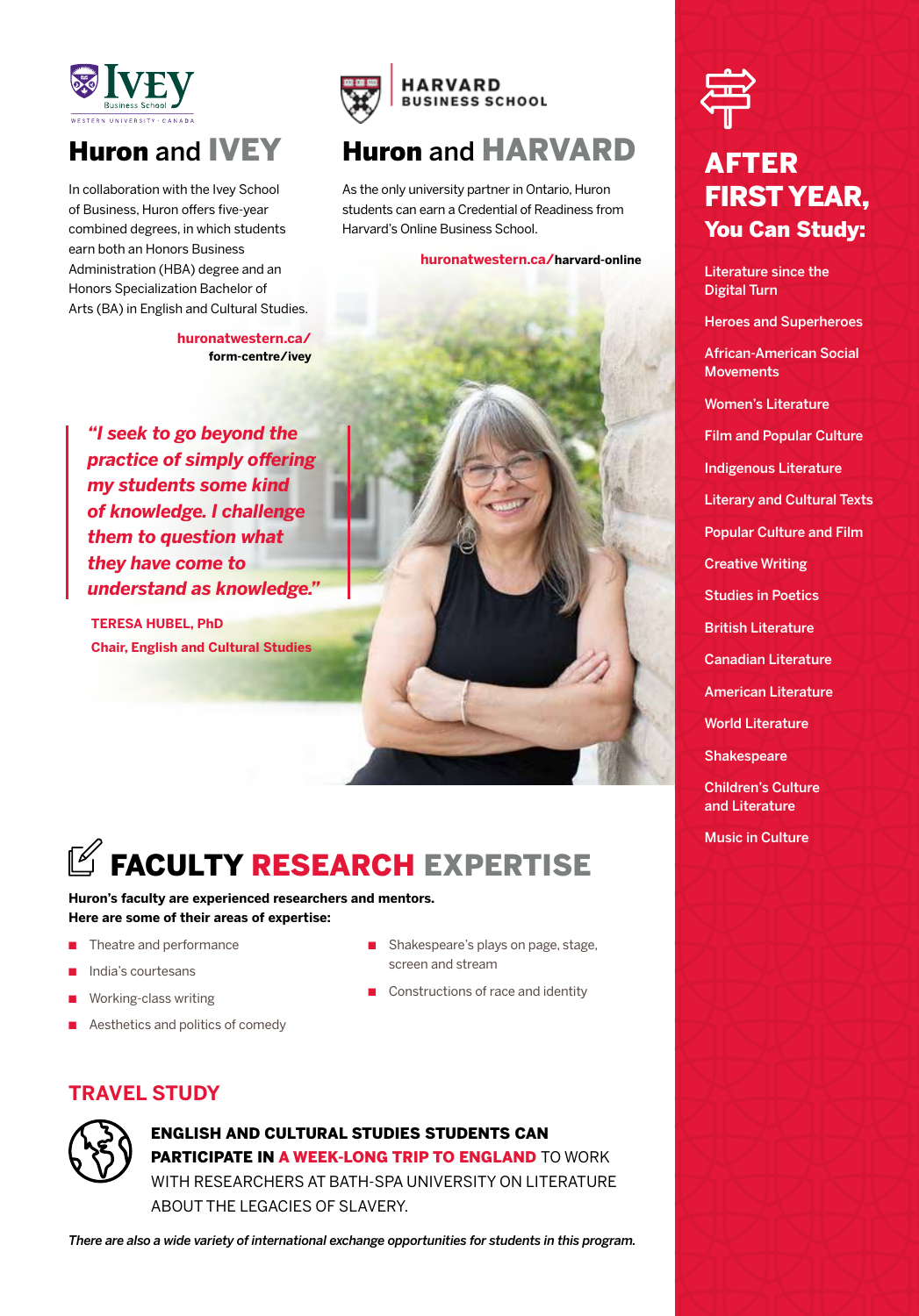## **COMPARE CLASSROOM**

**In English & Cultural Studies, we are committed to experiential learning, which can involve everything from participating in the production of a theatrical performance to creating scholarly websites, doing stand-up comedy, producing creative work or travelling locally or abroad for research purposes. Recent examples include:**

- Creative writing workshops with published authors
- Original research on Indigenous cultural texts and the creation of graphic novels, YouTube clips, poems and short stories
- The creation of a digital edition of a scene from Shakespeare's *Hamlet* and *Macbeth*, as well as a live production of that same scene
- Trips to see plays in Stratford and publishers in Toronto

### WHAT DO OUR GRADS DO?

**Studying English has led our alumni to inspire greatness with their mastery of comprehension, creative and critical thinking, and communication. Their unparalleled grasp of language, literature and how to motivate others to action through persuasive reasoning and empathy-building have taken them in many directions.** 

- **Copywriter**
- Editor or Editorial assistant
- **Teacher**
- Journalist (digital or traditional)
- Proofreader
- Content strategist, manager and producer
- Human resources specialist
- Librarian
- Advertising account executive
- **Lawyer**
- Public relations specialist
- Marketing communications
- Technical writer and/or editor
- Web content manager
- SEO specialist
- Social media manager
- **Author**
- Corporate communications director
- Philanthropic grant writer

The transferrable problem-solving and communications skills cultivated during the completion of an English degree position our graduates to thrive across every industry, including within businesses where they distinguish themselves as corporate leaders.

*"Because of the foundation I got at Huron, I know how to communicate. I can sit with CEOs from all walks of life and have intelligent conversations where I can confidently tell my story and represent my brand."* 

**ALI BUDD, Class of 2004, BA in English Founder, Owner and Principal Designer of Ali Budd Interiors.**

#### **GET INVOLVED!**

**Huron Underground Dramatic Society** (HUDS) gives students the opportunity to write plays or sketches, take on dramatic roles, and/or do lighting, scene design, costumes and music for HUDS performances.

The Literary Society annually publishes a magazine called *Grubstreet* featuring student work. The society also holds poetry readings, lyric-writing workshops, film screenings and other events.

Liberated Arts: A Journal of Undergraduate Research annually publishes an issue of undergraduate student scholarship. English and Cultural Studies students often serve as junior editors.